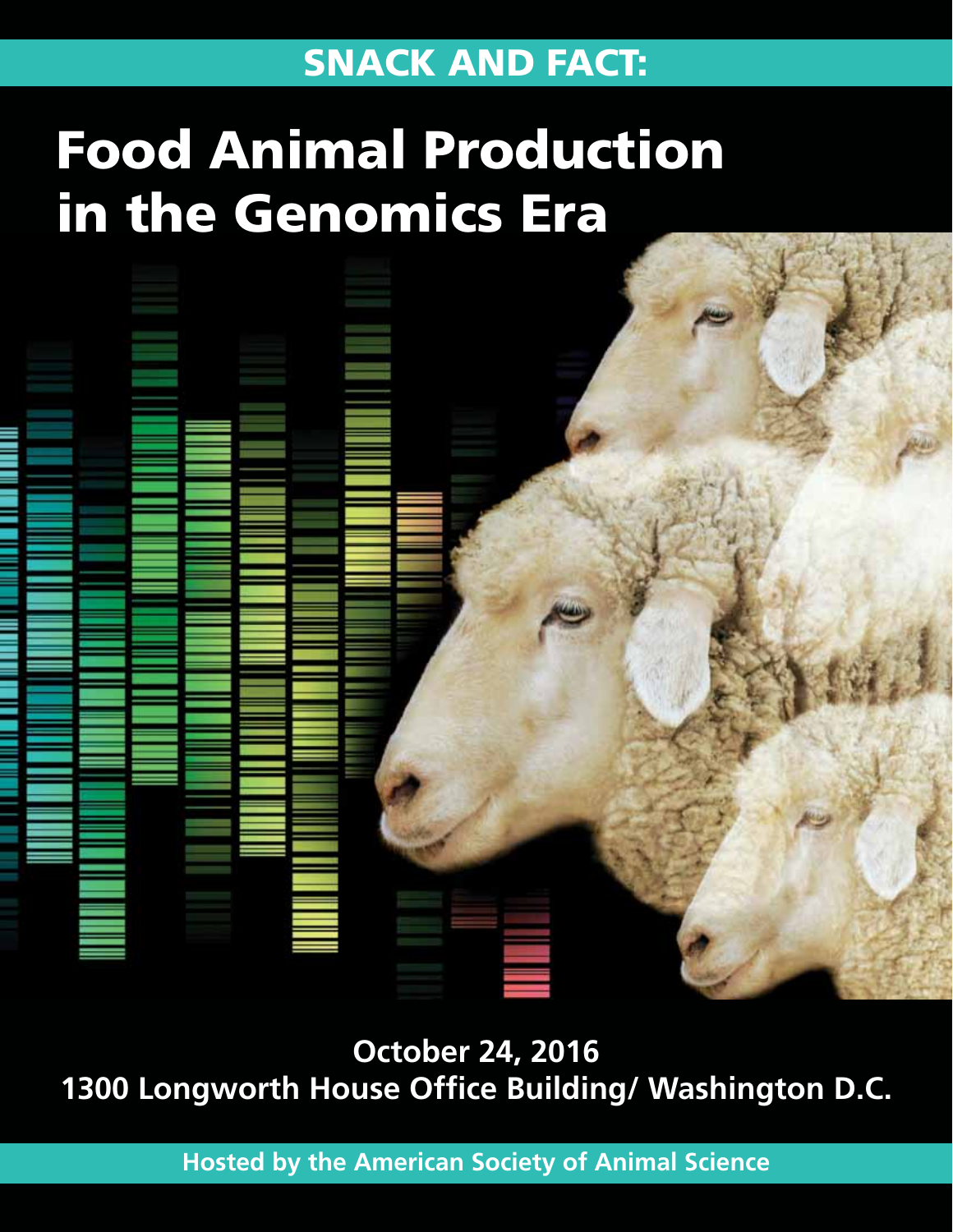12:00 – 12:10 PM **Introduction and Goals** Dr. Penny Riggs Texas A&M University & ASAS Public Policy Committee Chair

12:10 – 12:25 PM **A Brief Overview of Genomics and Its Impact on Society** Dr. Penny Riggs Texas A&M University

12:25 – 12:50 PM **Successful Application of Genomics Advances for Dairy Cattle** Dr. Kent Weigel University of Wisconsin-Madison



Practical application of genomics research is rapidly expanding.



The use of genomic selection in dairy cattle breeding programs allows dairy farmers to improve their herds' reproductive efficiency.

enomics is a field that is rapidly expanding into<br>everyone's lives as technological advances and<br>reduction of costs make it possible to read near<br>of the purcleotide "letters" that make up our DNA and everyone's lives as technological advances and reduction of costs make it possible to read nearly all of the nucleotide "letters" that make up our DNA and the DNA found in every living organism. This knowledge can be used to improve the health and well-being of humans, livestock, and companion animals. These technologies also aid the production of sufficient and nutritious animal and plant-sourced foods.

The January 2016 issue of *Animal Frontiers* discusses animal breeding in the genomics era. One of the greatest examples of successful implementation of new tools is the use of genomic selection in dairy cattle breeding programs. This method uses the knowledge of DNA sequence plus physical traits to help predict the best animals to be used for breeding programs, resulting in productive and efficient herds.



A representation of a single nucleotide polymorphism. Source: commons.wikimedia.org/Thomas Splettstoesser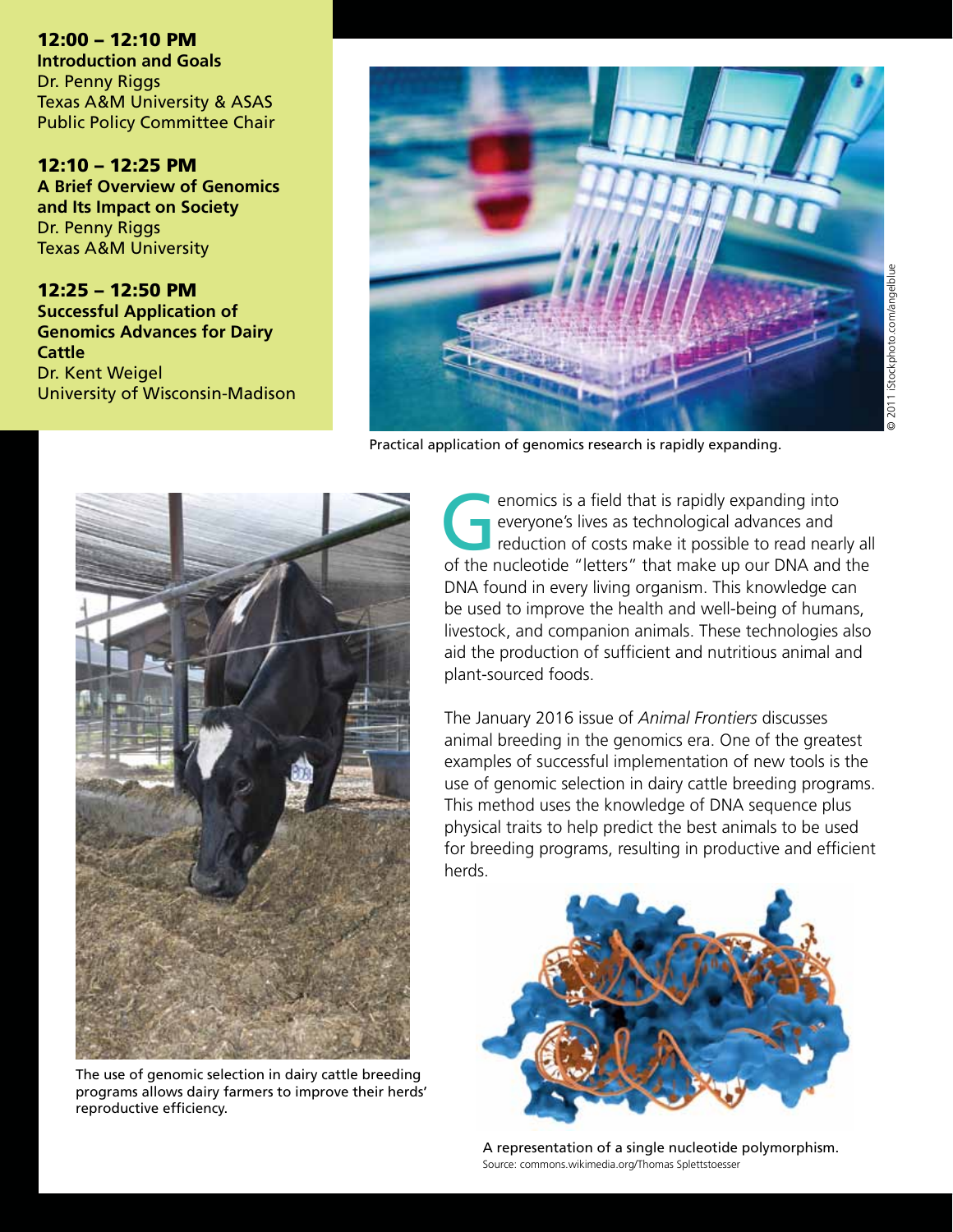

Researchers continue to study the influence of genome technologies on quality traits of beef cattle.

enomics research in livestock and companion animal species provides a better understanding of mechanisms responsible for development of specific physical characteristics, including how variations in genes affect:

- Disease resistance or susceptibility
- Nutrient content
- Meat quality
- Rate and efficiency of growth
- Response to medication or environment

Better understanding of how genes work in animal species also has direct relevance for improving human health, nutrition, and well-being. Worldwide investments in genomics research continue to increase as advances in this area will have tremendous impact on food security and health. Continued support of basic research by federal agencies, private foundations, and industry will help drive and sustain American innovation and success.





Ampules of frozen bovine semen in liquid nitrogen canister.

2015 Stock.Adobe.com/brianholm

 $\ddot{\circ}$ 



DNA double helix